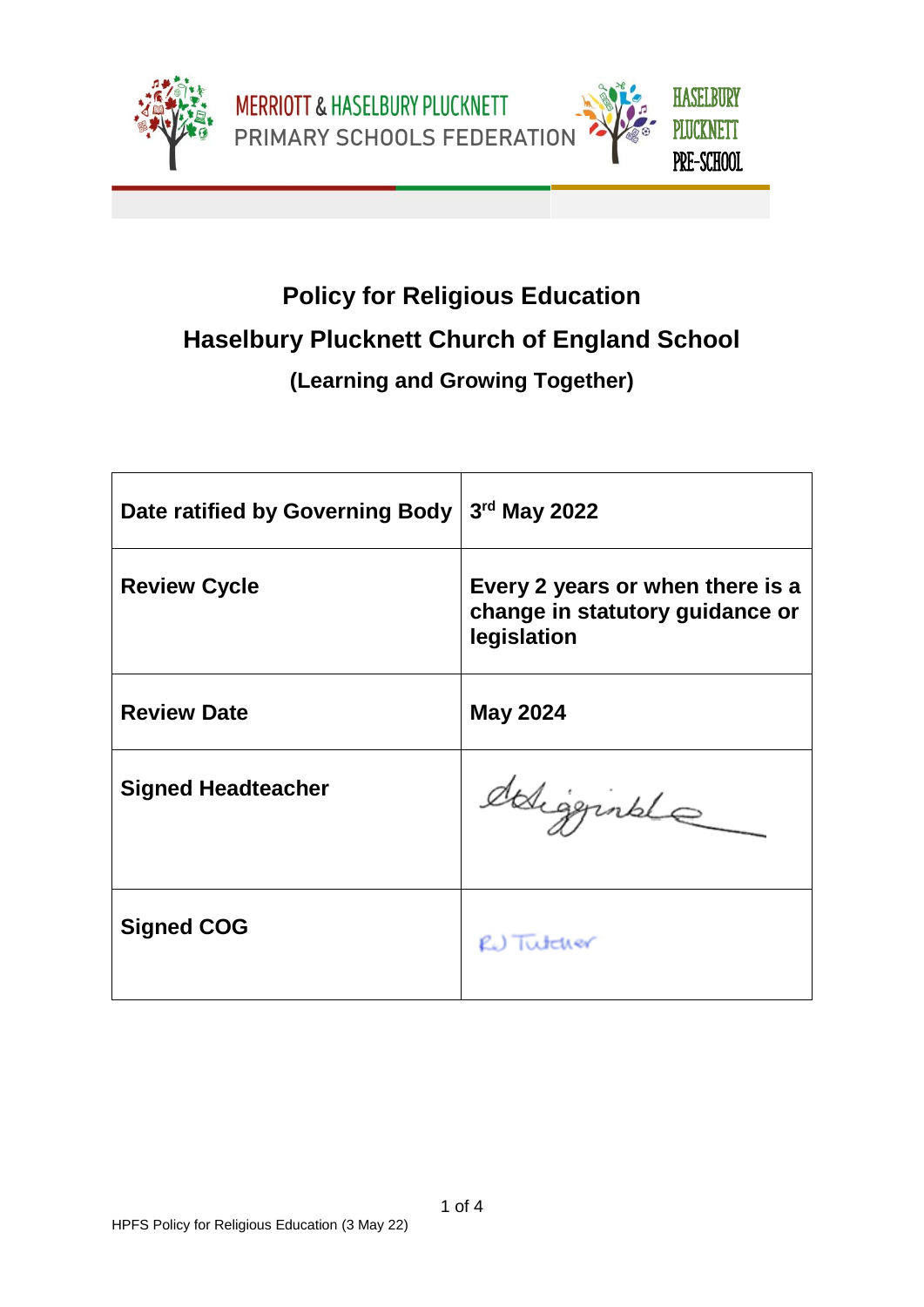

1. **Learning and Growing Together** In our school our Christian vision shapes all we do, and is based on the 'Parable of the Sower' in Matthew 13: 1-23.

PRIMARY SCHOOLS FEDERATION

MERRIOTT & HASELBURY PLUCKNETT

a. Working together with parents and the wider community of church and village, we offer our children the chance to achieve their very best, academically, socially and spiritually.

HASELBURY

PLUCKNETT

PRE-SCHOOL

b. 'Religious Education (RE) in a Church school should enable every child to flourish and to "live life in all its fullness." (John 10:10). It will help educate for dignity and respect; encouraging all to live life well together.' RE Statement of Entitlement from the Church of England Education Office, Feb 2019

2. **Policy Statement** RE has a very high profile within the Haselbury Plucknett First School curriculum and makes a significant contribution to preparing pupils for life in modern Britain. Learning activities provide fully for the needs of all learners. Pupils will be inspired by the subject and develop a wide range of skills such as enquiry, analysis, interpretation, evaluation and reflection. RE teaching will help to deepen their understanding of the impact of religion on the world. Christianity is taught as a living and diverse faith, focused on the teachings of Jesus and the Church, alongside a range of other religions and worldviews. RE encourages pupils to learn from different religions, beliefs, values and traditions while creating a safe space for them to explore their own beliefs and questions of meaning.

## 3. **Legal Requirements**

- a. As a Voluntary Controlled (VC) School, at Haselbury Plucknett First School we are required to follow the locally agreed syllabus Somerset Awareness, Mystery and Value [\(www.amvsomerset.org.uk\)](http://www.amvsomerset.org.uk/), drawn up by the standing Advisory Council for RE [SACRE].
- b. Section 48 of the 2005 Education Act requires the inspection of religious education in schools which have a religious character. This is the Statutory Inspection of Anglican and Methodist Schools (SIAMS). This will happen every 3 – 5 years depending on the outcome.

4. **Managing the right to withdraw** Parents have a right by law to withdraw their children from the RE curriculum. In this event, we will undertake responsibility for their supervision with regard to health and safety. Information on these arrangements are clear on our website. There will always be opportunity for parents to discuss the contents of the RE curriculum should they have concerns.

#### 5. **Aims of RE**

- a. To enable pupils to know about and understand Christianity as a living faith that influences the lives of people worldwide and as the religion that has most shaped British culture and heritage.
- b. To enable pupils to know about and understand other major world religions and world views, their impact on society, culture and the wider world, and to appreciate the diversity, continuity and change within those religions and world views.
- c. To engage with challenging questions of meaning and purpose.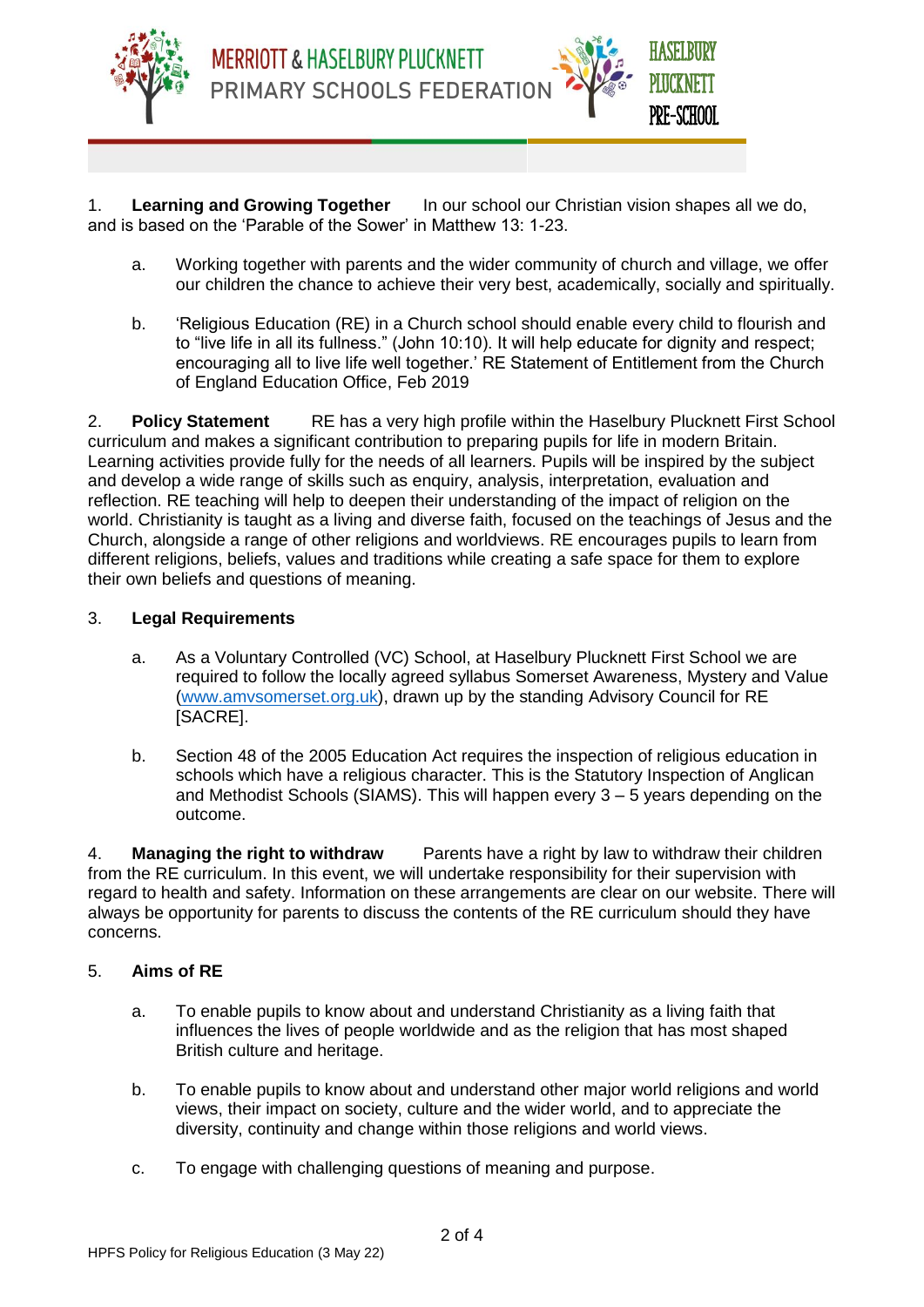

**MERRIOTT & HASELBURY PLUCKNETT** PRIMARY SCHOOLS FEDERATION



d. To contribute to the development of pupils' own spiritual / philosophical convictions, exploring and enriching their own beliefs and values.

6. **Teaching and Learning** In line with the Church of England RE Statement of Entitlement [2019] at Haselbury Plucknett First School, we aim to provide:

- a. A curriculum that enables pupils to acquire a rich, deep knowledge and understanding of Christian belief and practice.
- b. A curriculum that draws on the richness and diversity of religious experience worldwide.
- c. The opportunity for pupils to deepen their understanding of the religious and world views as lived by believers and compare and contrast this to Christianity.
- d. A pedagogy that instils respect for different views and interpretations; and, in which real dialogue and theological enquiry takes place.
- e. Engaging and varied learning activities that provide for the needs of all learners, supported by high quality resources.
- f. The opportunity for pupils to develop a wide range of skills including enquiry, analysis, interpretation, evaluation and reflection.
- g. RE that makes a positive contribution to SMSC development and also to pupils' understanding of British values.
- h. An assessment process which has rigor and demonstrates progression based on knowledge and understanding of core religious concepts.

#### 7. **Implementation**

- a. Religious education may be taught in a 'whole class' setting but with flexibility to allow for discussion, questioning and reflection in small groups and individually.
- b. Visits to local churches and other places of worship are encouraged.
- c. A variety of teaching approaches are encouraged
- d. Teacher presentations, role play, drama and storytelling.
- e. Questions and answer sessions, discussions and debates.
- f. Individual and group research.
- g. Photographs, pictures and maps.
- h. IT, film, podcasts, radio, websites, to research and communicate ideas.

8. **Curriculum balance and time** Reflecting Haselbury Plucknett First School's trust deed, Christianity should be the majority religion studied and should be at least 50% of curriculum time. Sufficient dedicated curriculum time, meeting explicitly RE objectives, should be given to RE. This should aim to be close to 10% but no less than 5% in key stages 1 and 2.